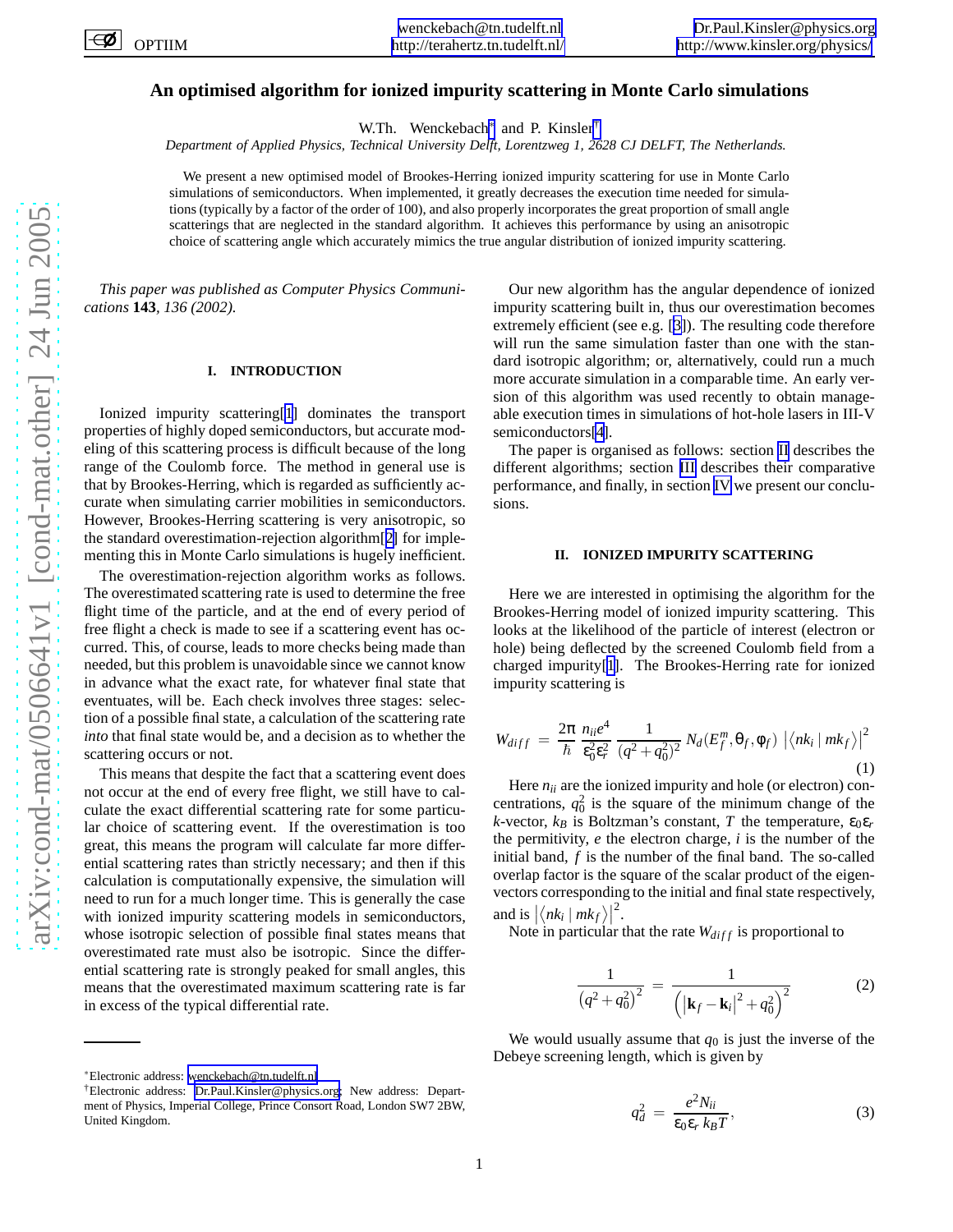(4)

although in subsection [II C](#page-2-0) we introduce an additional contribution  $k_{min}$ , where  $q_0^2 = q_d^2 + k_{min}^2$ .

The difficulty with ionized impurity scattering is that the scattering rate becomes very large for small values of  $q =$ |**k***<sup>f</sup>* −**k***<sup>i</sup>* |. We can distinguish two situations leading scattering rates that are very large compared to the average scattering rate:

- **(1)** small angle scattering, i.e. *q* is small compared to the absolute value of the incoming wave vector  $k_i = |\mathbf{k}_i|$ . Note that  $k_i$  is of the same order of magnitude as the absolute value of the outgoing wave vector  $k_f = |\mathbf{k}_f|$ .
- (2) low hole or electron energy, i.e. where  $k_i$  is small by itself.

#### **A. Standard Isotropic Algorithm**

The great variation in the scattering rate by angle and wave vector means that it is not straightforward to efficiently model the scattering process. If we take the simple approach of an isotropic choice of scattering angle, the usual algorithm overestimates the differential scattering rate  $W_p^{diff}(E_k(t), \theta, \phi)$  by its maximum value  $W_{max}^{diff}$ . Therefore our Monte Carlo program will select an ionized impurity scattering for any particle at the overestimated rate  $W_{max}^{diff}$  , then reject those for which the combination of exact scattering rate  $W_p^{diff}(E_k(t), \theta, \phi)$  and choice of random number do not lead to a scattering.

To choose a possible final state for an ionized impurity scattering process, we start by choosing a random direction for  $\mathbf{k}_f$  with all possible final directions have the same statistical weight  $f(\theta, \phi) = 1/(4\pi)$ . Once we have chosen this direction, we can then work out the final *k* vector, and hence the true scattering rate. We compare this true rate to the overestimated differential scattering rate, and use the normal rejection procedure to determine statistically whether the scattering has occurred or not.

For ionized impurity scattering  $W_{max}^{diff}$  is much and much larger than  $W_p^{diff}(E_k(t), \theta, \phi)$  for about any angle; and also this maximum value  $W_{max}^{diff}$  depends sensitively on the screening length. This means that  $W_{max}^{diff}$  is an inefficient overestimation, and as a result we do many calculations which do not lead to a scattering process. This significantly lengthens the execution times for our simulations.

#### **B. New Anisotropic Algorithm**

We have improved significantly on the execution times of simulations by introducing an anisotropic choice of the scattering angle, whilst compensating for this by adjusting the final scattering rate. The angular dependence of the scattering rate is centered on the direction of the initial *k* vector, so it is useful to transform to angular coordinates  $(\theta, \phi)$  centered on this direction. For this purpose we first define

so

$$
Q_1 = 2\sin(\theta/2) = \sqrt{2(1 - \cos\theta)}
$$
 (5)

**k***i ki*  $\begin{array}{c} \begin{array}{c} \begin{array}{c} \end{array} \\ \begin{array}{c} \end{array} \end{array} \end{array}$ 

where  $\theta$  is the scattering angle. We now introduce an anisotropic weighing function  $f(\theta, \phi)$  for the probability of finding the direction of the final k-vector. This same factor will then be used to compensate for this weighting by subsequently dividing the differential scattering by  $f(\theta, \phi)$ . At first sight one would be inclined to choose

 $Q_1 \equiv$ 

**k***f*  $\frac{1}{k_f}$  –

$$
f(\theta, \phi) \propto \frac{1}{Q_1^4} = \frac{1}{16\sin^4(\theta/2)} = \frac{1}{4(1-\cos\theta)^2}
$$
 (6)

but this function cannot be normalised properly because the integral of  $f(\theta, φ)$  over  $θ$  and  $φ$  diverges. We could try to solve this problem by assuming a minimum scattering angle  $\theta_0$ , so we get a minimum value for  $Q_1$  equal to  $Q_0 = 2\sin(\theta_0/2)$ and to choose for  $Q_0$  e.g. the approximate Debeye-value of Ridley[[1\]](#page-4-0), we have

$$
(Q_0 k_i)^2 = q_0^2 \tag{7}
$$

We would then assume  $\theta_0$  to be so small that we may assume the absolute value of the incoming and outgoing wave vectors to be the same. However, excluding scatterings with  $q < q_0$  leads to erroneous results because it is exactly these small angle scatterings which dominate ionized impurity scattering. Test simulations confirm that the normalisation procedure has an equally important influence on the final result as the way screening is implemented.

To avoid erroneous results we choose  $f(\theta, \phi)$  to have the Brookes-Herring shape (see eqn. [2\)](#page-0-0) –

$$
f(\theta,\phi) \propto \frac{1}{\left(Q_1^2 + Q_0^2\right)^2} = \frac{1}{\left(4\sin^2(\theta/2) + Q_0^2\right)^2} = \frac{1}{\left(2(1 - \cos\theta) + Q_0^2\right)^2}
$$
\n(8)

The function can be normalised because

$$
\int_0^{2\pi} d\phi \int_0^{\pi} d\theta \sin \theta \frac{1}{\left(Q_1^2 + Q_0^2\right)^2} = \frac{4\pi}{Q_0^2 \left(4 + Q_0^2\right)} \quad (9)
$$

is finite. As a result the normalised statistical weight of finding a given direction is given by

$$
f(\theta,\phi) = \frac{Q_0^2 (4 + Q_0^2)}{4\pi} \frac{1}{\left(Q_1^2 + Q_0^2\right)^2} = \frac{Q_0^2 (4 + Q_0^2)}{4\pi \left[2\left(1 - \cos\theta\right) + Q_0^2\right]^2}
$$
(10)

The next problem is to enter this statistical weight in the algorithm. To determine θ, φ we choose two random numbers,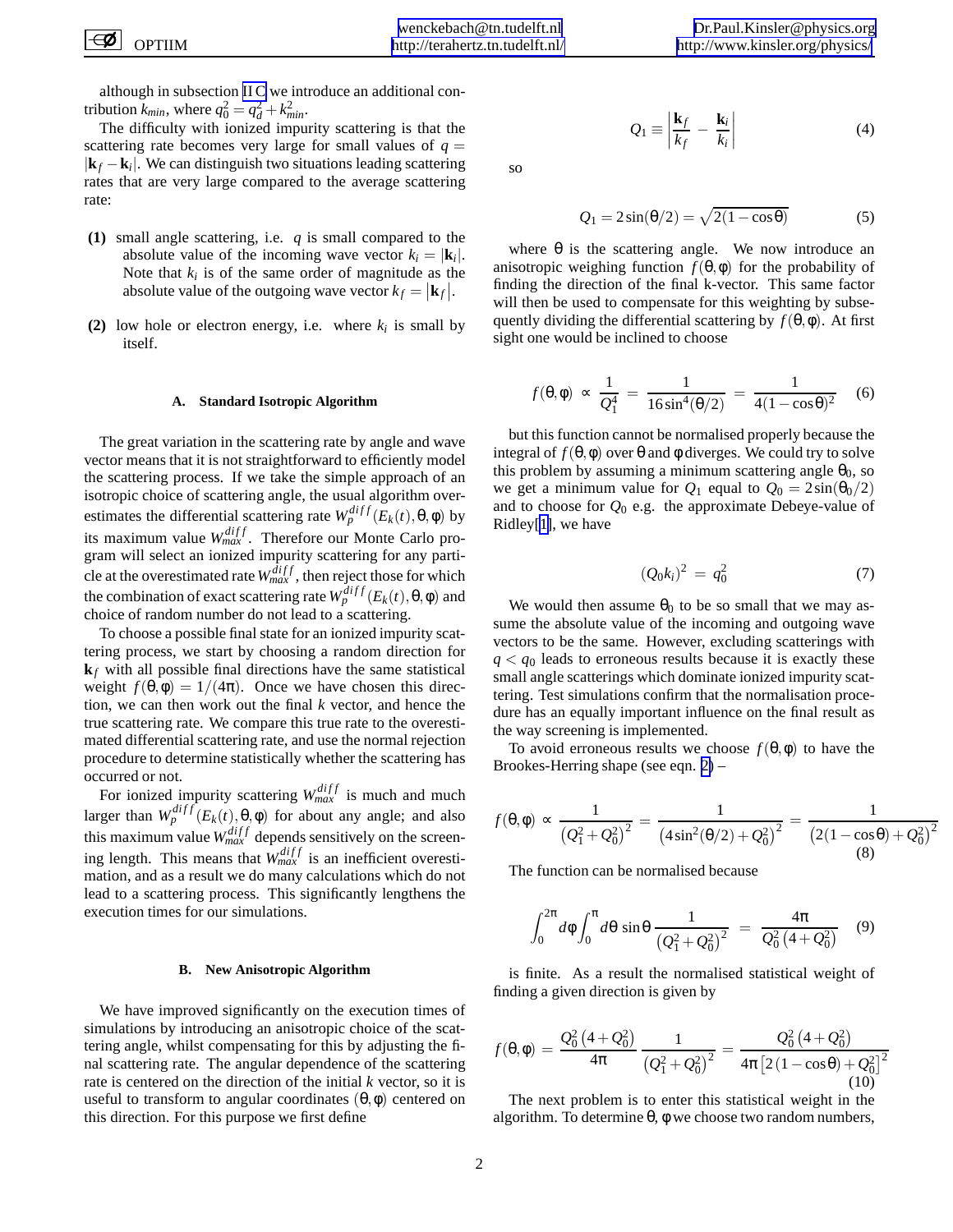<span id="page-2-0"></span>*r*<sup>1</sup> and *r*2, between 0 and 1. In the case of an isotropic choice of direction we would have  $f(\theta, \phi) = 1/4\pi$ , and we would choose

$$
r_1 = \frac{\phi}{2\pi} \tag{11}
$$

and 
$$
r_2 = 2\pi (1 - \cos \theta) f(\theta, \phi)
$$
. (12)

For our new algorithm, we choose  $r_1$  as in eqn. (11), and

$$
r_2 = \pi \left[ 2\left(1 - \cos \theta\right) + Q_0^2 \right] f(\theta, \phi) - \frac{Q_0^2}{4} \tag{13}
$$

The extra terms with  $Q_0^2$  are needed to ensure that  $r_2$  lies between 0 and 1, so that  $-1 < \cos \theta < 1$ . The weighed random choice of  $\phi$  and  $\theta$  is now obtained by solving  $\phi = 2\pi r_1$  and

$$
\cos \theta = 1 + \frac{Q_0^2}{2} \left( 1 - \frac{4 + Q_0^2}{4r_2 + Q_0^2} \right) \tag{14}
$$

Note that  $\cos \theta \rightarrow 1$  for  $r_2 \rightarrow 1$ , so small angle scattering is not excluded.

In the new algorithm we need to compensate for the higher occurrence of small scattering angles caused by the introduction of a weighing function  $f(\theta, \phi) \neq 1/4\pi$  by multiplying the differential scattering rate by

$$
\frac{4\pi}{f(\theta,\phi)} = \frac{(Q_1^2 + Q_0^2)^2}{Q_0^2(4 + Q_0^2)}
$$
(15)

We construct an overestimated differential scattering rate by starting to look for the largest differential ionized impurity scattering rate including the factor  $f(\theta, \phi)$ . The overlap factor is always less than one. The term

$$
\frac{1}{(q^2+q_0^2)^2} \tag{16}
$$

can be overestimated by

$$
\frac{C}{(Q_1^2 + Q_0^2)^2 k_i^4} \tag{17}
$$

where  $C$  is equal to 1 if the band is isotropic, but may need to be larger for anisotropic bands. In practice, *C* needs to be determined by computer experiment, which in our simulations was set equal to 1.2. There is also our new weighting factor  $f(\theta, \phi)$ , which with the previous factor (eqn. 15) may both be overestimated by

$$
\frac{\left(Q_1^2+Q_0^2\right)^2}{Q_0^2\left(4+Q_0^2\right)}\frac{C}{\left(Q_1^2+Q_0^2\right)^2k_i^4} = \frac{C}{Q_0^2\left(4+Q_0^2\right)}\frac{1}{k_i^4} \approx \frac{C}{q_0^2\left(4k_i^2+q_0^2\right)}
$$
\n(18)

Note that this is the point where choosing a good way to normalise the weighing function  $f(\theta, \phi)$  pays off. The resulting function becomes extremely simple! Finally, the differential density of states is replaced by the total density of states divided by 4π. Thus the overestimated scattering rate is given by

$$
W_{tot} = \frac{2\pi}{\hbar} \frac{n_{ii}e^4}{\epsilon_0^2 \epsilon_r^2} \frac{1}{q_0^2 \left(4k_i^2 + q_0^2\right)} N_{tot}(E_i^n) \frac{C}{4\pi}
$$
 (19)

Almost always  $k_i^4 \gg q_0^4$ , so this overestimation is orders of magnitude smaller than that from the standard isotropic algorithm, leading to far fewer calculations of the differential scattering rate that are followed by rejection.

#### **C. Modified Anisotropic Algorithm**

Ionized impurity scattering is an elastic process, which means that small changes of the *k*-vector imply a small change of the state of the hole or electron. A minimum change  $q_0$  of the *k*-vector follows immediately from the implementation of the Debeye screening through eqns. [\(1](#page-0-0)) and [\(3](#page-0-0)). The resulting minimum value of  $q_0$  is proportional to  $\sqrt{N_{ii}}$ , so it becomes very small for low ionized impurity concentrations. As a result, despite the anisotropic scattering angle selection, the fraction of overestimations and hence the execution times of the simulation will still become very large for low concentrations. We can therefore improve the overestimation by introducing a second criterion determining whether the change of the *k*-vector is small or not. Now the average energy of an electron or hole is given by

$$
\frac{3}{2}k_B T = \frac{\hbar^2 < k^2 >}{2m_e m^*} \tag{20}
$$

so the average value of  $k^2$  is given by

$$
\langle k^2 \rangle = \frac{3m_e m^* k_B T}{\hbar^2} \tag{21}
$$

This induces us to propose that we consider *k* small if its square is much smaller than this value. So we set

$$
k_{min}^2 = D \frac{3m_e m^* k_B T}{\hbar^2} \tag{22}
$$

where we choose  $D$  to be a small number. In practice we find that  $D = 0.01$  is acceptable. We can now set the minimum change in wave vector to be

$$
q_0^2 = q_d^2 + k_{min}^2 \tag{23}
$$

Note that excluding scatterings with a 'small' change ∆*k* of *k* means skipping an infinite number of small angle scatterings. However these excluded scatterings have a negligible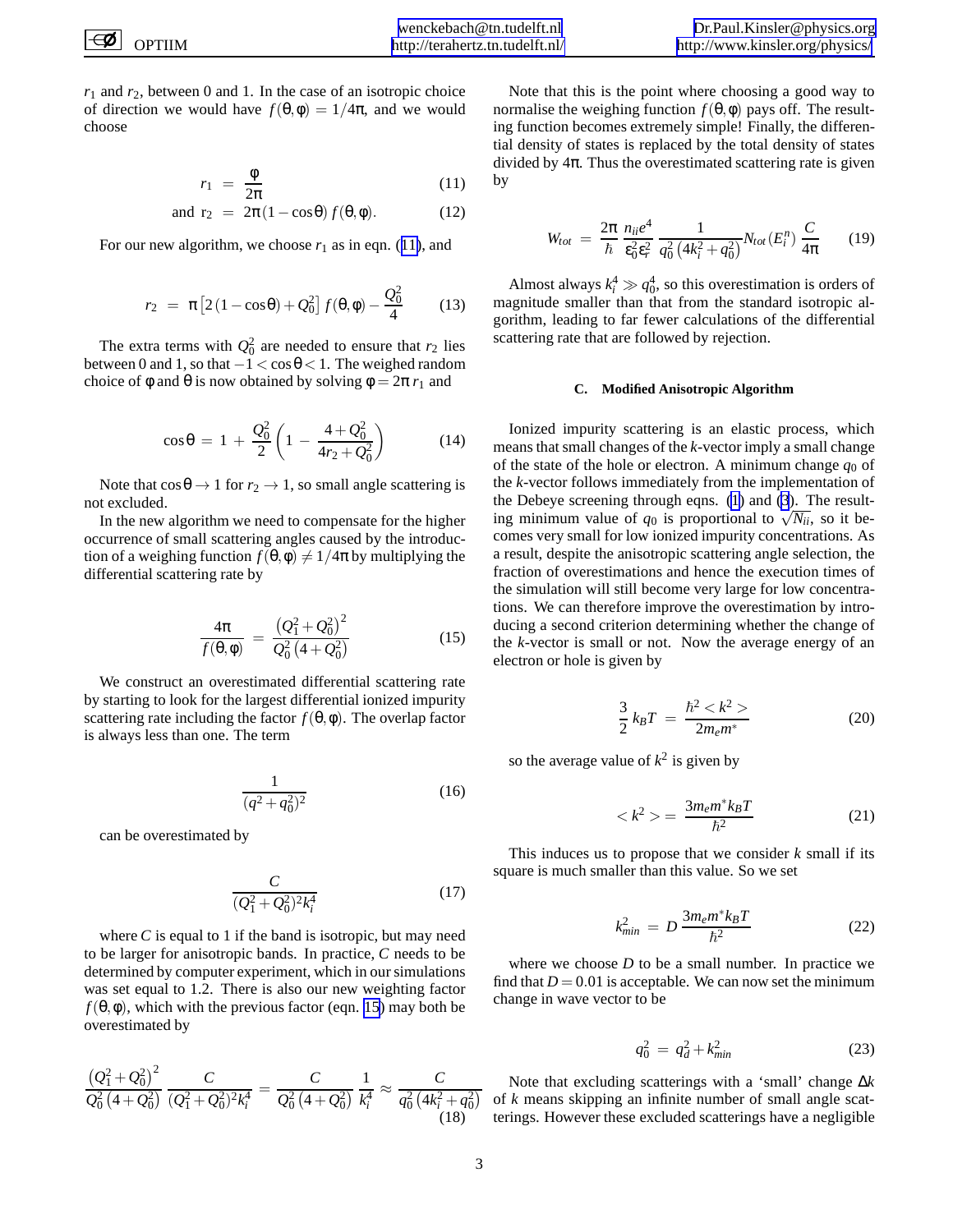<span id="page-3-0"></span>influence on the mobility since the motion of the carrier is largely unaffected. E.g. if  $\Delta k < ck_0$ , where  $k_0^2/2m^* = k_bT$ and  $c = 0.1$ , then on the average such a scattering changes the component of  $k$  in the direction of the electric field by less than 1%. To verify this argument we repeated a number of the simulations as varying *c* from 0.1 to 1.6. For  $c \le 0.3$  we saw no significant effect on the calculated mobilities.

## **III. RESULTS**

To check the relative efficiency of these algorithms, we took an existing Monte Carlo code (used in Dijkstra and Wenckebach[\[5\]](#page-4-0)) and rewrote one of the subroutines in two ways: first, in accordance with the isotropic algorithm, and second, according to the modified anisotropic algorithm. We could then compare the performance of the two algorithms by comparing the performance of the two codes compiled with either of the two coded algorithms. In all other aspects the two codes were the same. However, with the isotropic choice of the scattering angle, small angle scatterings such that  $\sin \theta < q_0$  had to be excluded in order to let the program run within finite time.

Both the material parameters we used, and the general method followed by the code were the same as those of Hinckely and Singh [\[6](#page-4-0), [7\]](#page-4-0). The codes were compiled with GNU g77 and run on a 500 MHz Pentium III running RedHat Linux 6.2. The calculation was of the drift velocities of holes in unstrained silicon, where the magnetic field was equal to zero, the electric field equal to 5 kV/cm and the temperature 300 K. Only the *k*-vector was integrated during free flight. Each simulation consisted of either 25 blocks of 1000 real scatterings each or of 2 blocks of 100 real scatterings. Only in the former set of simulations could mobilities be determined.

TABLE I: A comparison of execution times and mobilities for the isotropic and anisotropic algorithms. The material system was unstrained silicon with and electric field equal to 5 kV/cm and a temperature of 300 K. Note that in almost all cases, the simulations averaged over  $25 \times 1000$  scatterings take hours using the isotropic algorithm, but only minutes using the anisotropic one.

| Code:         | isotropic choice of $\theta$ |                         |                | anisotropic choice of $\theta$                |                         |
|---------------|------------------------------|-------------------------|----------------|-----------------------------------------------|-------------------------|
| Scatters.     | $25 \times 1000$             |                         | $2 \times 100$ | $25 \times 1000$                              |                         |
| Conc.         |                              |                         |                | Exec. time   Mobility Exec. time   Exec. time | Mobility                |
| $\rm cm^{-3}$ | hh.mm.ss                     | $\text{cm}^2/\text{Vs}$ | hh.mm.ss       | hh.mm.ss                                      | $\text{cm}^2/\text{Vs}$ |
| $10^{19}$     | 01.18.35                     | $167 \pm 26$            | 00.00.38       | 00.02.47                                      | $95 \pm 40$             |
| $10^{18}$     | 13.23.44                     | $210 \pm 46$            | 00.07.39       | 00.02.17                                      | $198 \pm 50$            |
| $10^{17}$     | $\pm$ 145 h                  |                         | 01.09.47       | 00.02.16                                      | $386 \pm 75$            |
| $10^{16}$     | $\pm$ 380 h                  |                         | 03.04.02       | 00.03.40                                      | $400 \pm 60$            |
| $10^{15}$     | $\pm 80h$                    |                         | 00.38.43       | 00.06.39                                      | $412 \pm 52$            |
| $10^{14}$     | 09.56.23                     | $452 + 32$              | 00.05.07       | 00.07.41                                      | $430 \pm 43$            |
| $10^{13}$     | 01.06.30                     | $418 \pm 38$            | 00.00.32       | 00.07.55                                      | $420 \pm 37$            |
| $\mathbf{0}$  | 00.06.37                     | $408 \pm 50$            | 00.00.03       | 00.06.37                                      | $408 \pm 50$            |

In Table I the first column gives the concentration of ionized impurities, the next three columns are data from the isotropic code, and the last three columns are data from the anisotropic code. The errors indicate the 95 % certainty level and correspond to about twice the standard deviation. In the case of an isotropic choice of the angle after scattering, with 25 blocks of 1000 real scatterings execution time became too long for  $n_{ii} = 10^{15}$  to  $10^{17}$  cm<sup>-3</sup>. Therefore it was estimated from runs with 2 blocks of 100 scatterings. We can see that in all cases the anisotropic method was significantly faster than the isotropic – the longest anisotropic execution time is 7 minutes 55 seconds, whereas all but the  $n_{ii} = 0$  simulation using the isotropic code took over 1 hour.

TABLE II: A comparison of execution times and mobilities for simulations with the new anisotropic algorithm, with comparison to the tabulated mobilities from Sze[8]. These are for unstrained silicon at a temperature of 300 K and are averaged over  $50 \times 5000$  scatterings.

|                |          | Conc. Exec. time Mobility (simul.) Mobility (Sze) |                         |
|----------------|----------|---------------------------------------------------|-------------------------|
| $\rm cm^{-3}$  | hh.mm.ss | $\text{cm}^2/\text{Vs}$                           | $\text{cm}^2/\text{Vs}$ |
| $10^{19}$      | 00.27.50 | $132 + 13$                                        |                         |
| $10^{18}$      | 00.22.18 | $196 \pm 21$                                      | 150                     |
| $10^{17}$      | 00.22.34 | $334 \pm 24$                                      | 300                     |
| $10^{16}$      | 00.36.29 | $400 \pm 19$                                      | 430                     |
| $10^{15}$      | 01.06.43 | 418 $\pm$ 14                                      | 460                     |
| $10^{14}$      | 01.17.14 | $422 \pm 14$                                      | 470                     |
| $10^{13}$      | 01.19.12 | $430 \pm 12$                                      |                         |
| $\overline{0}$ | 01.02.28 | 428 $\pm$ 14                                      |                         |

As a final check, table II shows simulation results compared with experimental values for the mobility in silicon as found in Sze[[8\]](#page-4-0). For more precision each simulation consisted of 50 blocks of 5000 real scatterings, and the electric field was kept at 5 kV/cm. Note that again the stated errors correspond to a 95 % certainty level, and that we have good agreement between our code with the optimised ionized impurity scattering algorithm and the values given by Sze.

### **IV. CONCLUSIONS**

We have demonstrated a new way of significantly reducing execution times in simulations of systems involving Brooks-Herring ionized impurity scattering. This was done by introducing a carefully calculated anisotropic scattering angle for these ionized impurity processes, thus avoiding the usual problem of a large fraction of inefficient overestimations. Execution times of hole mobility calculations in silicon showed that the speedup was strongly dependent on impurity concentration, and generally well in excess of a factor of 5, typically being of the order of 100. The method is applicable to any simulation in which Brookes-Herring ionized impurity scattering is implemented, and it could be usefully generalised to other strongly anisotropic scattering processes, such as polar optical phonon and piezoelectric scatterings.